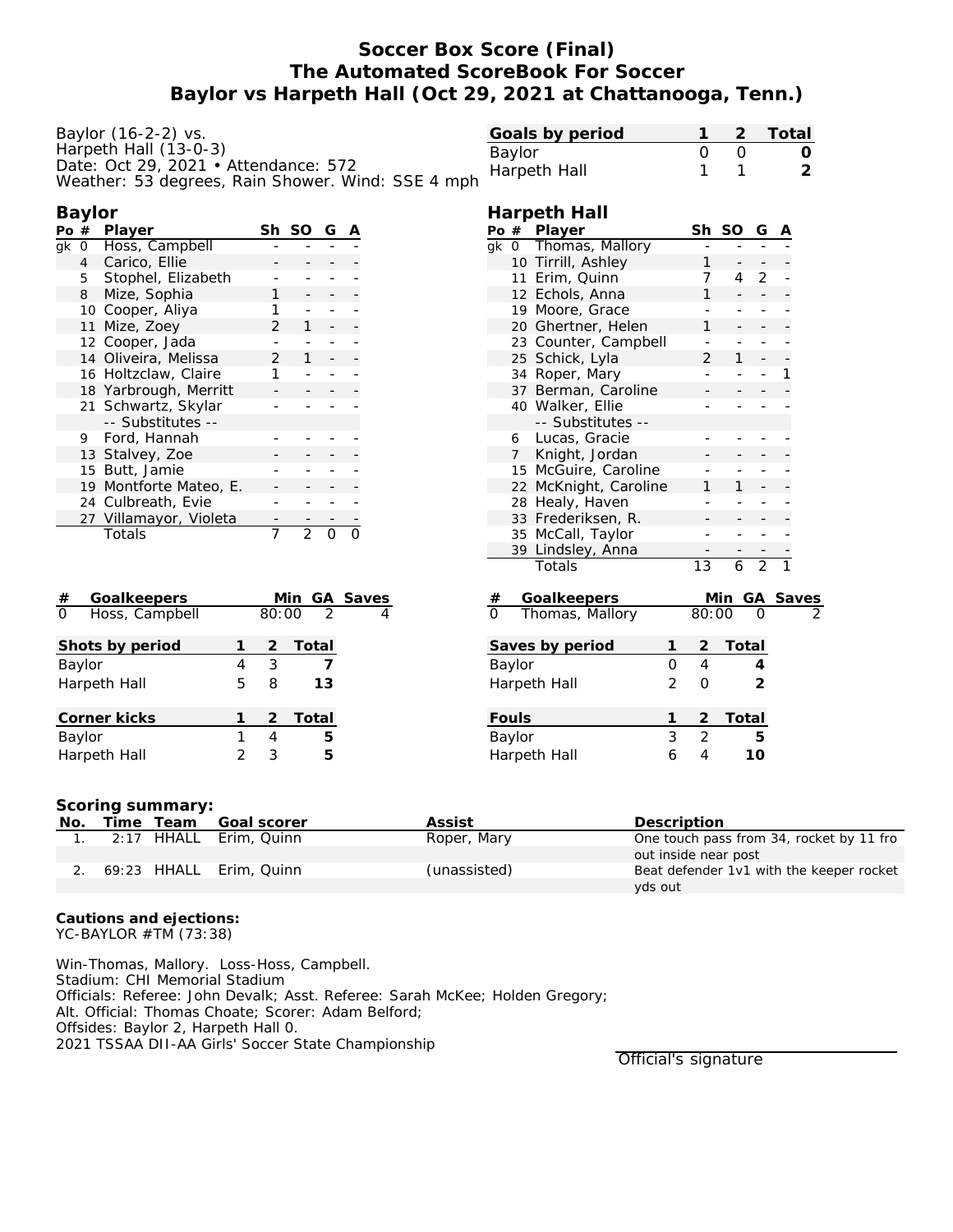# **Play-by-Play Summary (1st period) Baylor vs Harpeth Hall (Oct 29, 2021 at Chattanooga, Tenn.)**

**Baylor Starters:**

- GK 0 Hoss, Campbell
	- 4 Carico, Ellie
	- 10 Cooper, Aliya
	- 12 Cooper, Jada
	- 16 Holtzclaw, Claire
	- 8 Mize, Sophia
	- 11 Mize, Zoey
	- 14 Oliveira, Melissa
	- 21 Schwartz, Skylar
	- 5 Stophel, Elizabeth
	- 18 Yarbrough, Merritt

### **Harpeth Hall Starters:**

- GK 0 Thomas, Mallory 10 Tirrill, Ashley 11 Erim, Quinn 12 Echols, Anna 19 Moore, Grace 20 Ghertner, Helen
	-
	- 23 Counter, Campbell
	- 25 Schick, Lyla
	- 34 Roper, Mary
	- 37 Berman, Caroline
	- 40 Walker, Ellie

- 00:00 Hoss, Campbell at goalie for Baylor.
- 00:00 Thomas, Mallory at goalie for Harpeth Hall. Foul on Harpeth Hall.
- 02:17 GOAL by HHALL Erim, Quinn (FIRST GOAL), Assist by Roper, Mary.

### **BAYLOR 0, HARPETH HALL 1**

\*One touch pass from 34, rocket by 11 from 22 yds out inside near post 05:03 Corner kick by HHALL Moore, Grace [05:03].

### Foul on Harpeth Hall.

- 10:43 Shot by BAYLOR Mize, Zoey, SAVE Thomas, Mallory.
- 11:38 Shot by HHALL Echols, Anna WIDE LEFT.
- 13:50 Shot by BAYLOR Oliveira, Melissa, SAVE Thomas, Mallory.
- 14:31 Shot by HHALL Erim, Quinn WIDE LEFT. Foul on Baylor.
- 15:38 Shot by HHALL Ghertner, Helen BLOCKED.
- 15:53 HHALL substitution: Lindsley, Anna for Roper, Mary.
- 16:17 Corner kick by HHALL Erim, Quinn [16:17]. Foul on Baylor.
- 19:31 Shot by BAYLOR Holtzclaw, Claire HIGH.
- 19:45 HHALL substitution: Healy, Haven for Echols, Anna.
- 20:07 Offside against Baylor. Foul on Harpeth Hall. Foul on Harpeth Hall.
- 22:51 Shot by BAYLOR Oliveira, Melissa HIGH.
- 23:22 Offside against Baylor.
- 26:11 Shot by HHALL Tirrill, Ashley HIGH.
- 27:46 BAYLOR substitution: Montforte Mateo, E. for Carico, Ellie.
- 27:46 HHALL substitution: Echols, Anna for Erim, Quinn. Foul on Harpeth Hall.

## Foul on Harpeth Hall.

- 29:49 BAYLOR substitution: Carico, Ellie for Montforte Mateo, E..
- 29:49 BAYLOR substitution: Villamayor, Violeta for Schwartz, Skylar.
- 34:05 HHALL substitution: Erim, Quinn for Healy, Haven.
- 34:05 BAYLOR substitution: Culbreath, Evie for Oliveira, Melissa.
- 35:22 Corner kick by BAYLOR Mize, Zoey [35:22]. Foul on Baylor.
- 40:00 End of period [40:00].